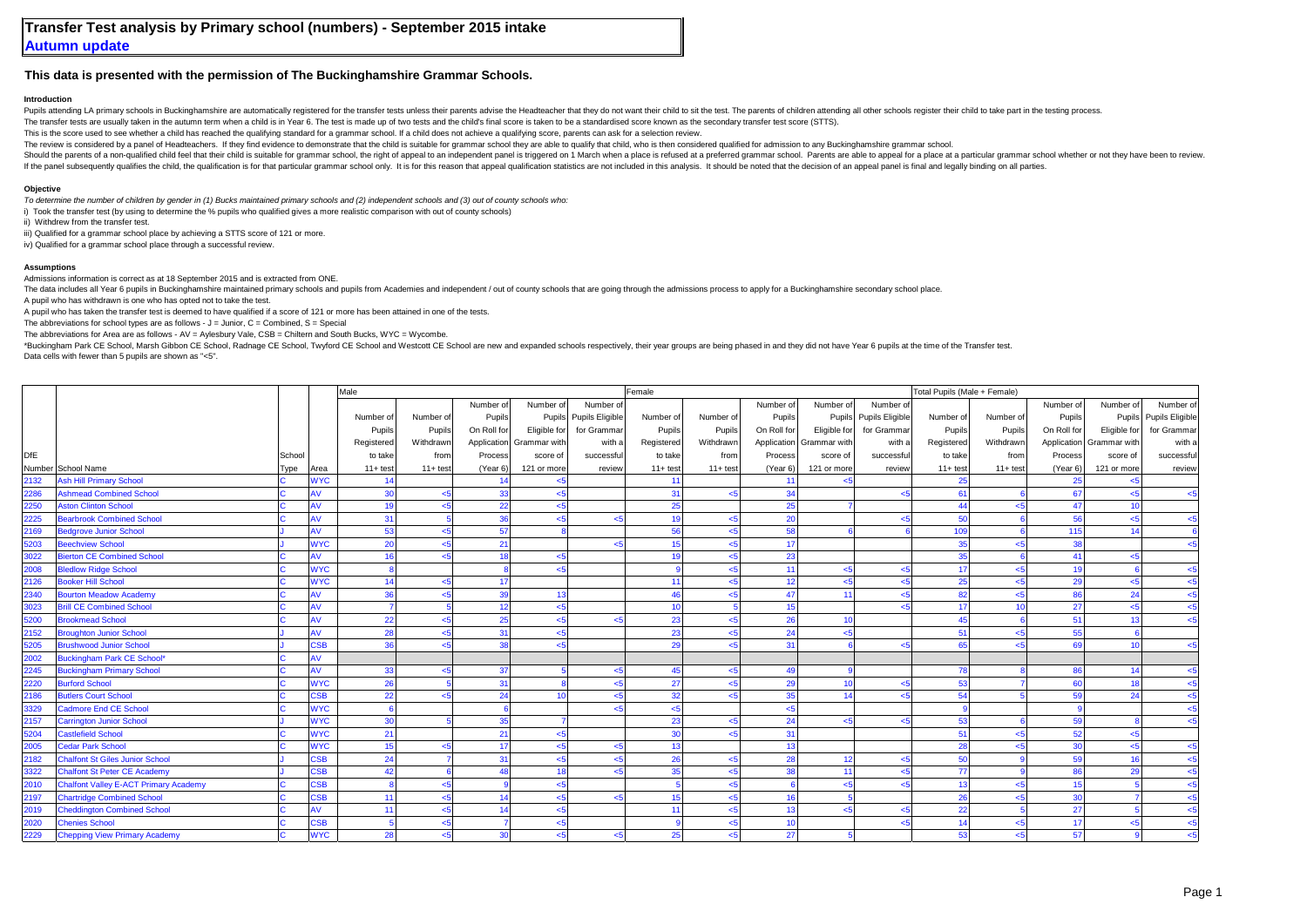|              |                                                                                        |        |                          | Male               |            |              |                |                        | Female         |              |                 |                |                 | Total Pupils (Male + Female) |                |             |                 |                 |
|--------------|----------------------------------------------------------------------------------------|--------|--------------------------|--------------------|------------|--------------|----------------|------------------------|----------------|--------------|-----------------|----------------|-----------------|------------------------------|----------------|-------------|-----------------|-----------------|
|              |                                                                                        |        |                          |                    |            | Number of    | Number of      | Number o               |                |              | Number of       | Number of      | Number of       |                              |                | Number of   | Number of       | Number of       |
|              |                                                                                        |        |                          | Number of          | Number of  | Pupils       |                | Pupils Pupils Eligible | Number of      | Number of    | Pupils          | Pupils         | Pupils Eligible | Number of                    | Number of      | Pupils      | Pupils          | Pupils Eligible |
|              |                                                                                        |        |                          | Pupils             | Pupils     | On Roll for  | Eligible for   | for Grammar            | Pupils         | Pupils       | On Roll for     | Eligible for   | for Grammar     | Pupils                       | Pupils         | On Roll for | Eligible for    | for Grammar     |
|              |                                                                                        |        |                          | Registered         | Withdrawn  | Application  | Grammar with   | with a                 | Registered     | Withdrawn    | Application     | Grammar with   | with a          | Registered                   | Withdrawn      | Application | Grammar with    | with a          |
| <b>DfE</b>   |                                                                                        | School |                          | to take            | from       | Process      | score of       | successful             | to take        | from         | Process         | score of       | successful      | to take                      | from           | Process     | score of        | successful      |
|              | Number School Name                                                                     | Type   | Area                     | $11 + \text{test}$ | $11+ test$ | (Year 6)     | 121 or more    | review                 | $11+ test$     | $11+ test$   | (Year 6)        | 121 or more    | review          | $11+ test$                   | $11+ test$     | (Year 6)    | 121 or more     | review          |
| 3034         | Chesham Bois CE Combined School                                                        |        | <b>SB</b>                | 14                 |            | 14           | 5              |                        | 20             | < 5          | 21              |                |                 | 34                           | <5             | 35          | 13              | $5$             |
| 2235         | <b>Claytons Primary School</b>                                                         |        | <b>NYC</b>               | 19                 | $5$        | 21           | $5$            |                        | 22             | $5$          | 24              | $\overline{7}$ | k               | 41                           | $5$            | 45          |                 | $5$             |
| 3309         | <b>Cuddington &amp; Dinton CE School</b>                                               |        | W                        | 6                  | <5         | -9           | < 5            |                        | 9              |              | 15              | $5 - 5$        | $5$             | 15                           |                | 24          |                 | $5$             |
| 3038         | <b>Curzon CE Combined School</b>                                                       |        | SSB                      |                    |            |              | $5$            |                        | 14             | $\epsilon$ 5 | 16              | $5$            | $5$             | 21                           | <5             | 23          | < 5             | $5$             |
| 5208         | <b>Danesfield School</b>                                                               |        | <b>NYC</b>               | 29                 |            | 36           | 10             |                        | 20             | < 5          | 24              | 10             | k               | 49                           | 11             | 60          | 20              | $5$             |
| 2013         | <b>Denham Green E-ACT Primary Academy</b>                                              |        | <b>SB</b>                | $\overline{5}$     | $5$        | -6           |                |                        | 6              | $5$          | $\overline{7}$  |                |                 | 11                           | $5$            | 13          |                 |                 |
| 2000         | Disraeli School - The                                                                  |        | <b>NYC</b>               | 34                 | $5$        | 35           | < 5            |                        | 25             | < 5          | 28              | -5             |                 | 59                           | $5$            | 63          |                 |                 |
| 2028         | <b>Dorney School</b>                                                                   |        | SSB                      | 13                 | 5          | 17           | < 5            |                        |                | $<$ 5        | 13              | $<$ 5          |                 | 22                           |                | 30          |                 |                 |
| 2009         | <b>Downley School</b>                                                                  |        | <b>NYC</b>               | 19                 | $5$        | 23           | 8              |                        | 35             | <5           | 37              | 11             | k               | 54                           |                | 60          | 19              | $5$             |
| 2033         | <b>Edlesborough School</b>                                                             |        | ۹V                       | 18                 | <5         | 20           | < 5            | $<$ 5                  | 8              |              | 8               | $<$ 5          | $5$             | 26                           | $<$ 5          | 28          | $<$ 5           | < 5             |
| 2282         | <b>Elangeni School</b>                                                                 |        | SSB                      | 31                 | 5          | 33           | 16             |                        | 28             |              | 28              | 15             |                 | 59                           | <5             | 61          | 31              | $5$             |
| 2181         | <b>Elmhurst School - The</b>                                                           |        | W                        | 12                 | $\leq$     | 14           |                |                        | 15             | $5$          | 16              |                | k               | 27                           | $5$            | 30          |                 | $5$             |
| 2142         | Farnham Common Junior School                                                           |        | SSB                      | 21                 |            | 21           | $\mathbf{8}$   |                        | 38             | $5$          | 39              | 16             | k.              | 59                           | $5$            | 60          | 24              | $5$             |
| 2507         | <b>Foxes Piece School</b>                                                              |        | <b>NYC</b>               | $\overline{9}$     | <5         | 12           |                | < 5                    | 14             | $5$          | 16              | < 5            |                 | 23                           |                | 28          | $5$             | $5$             |
| 3330         | <b>Frieth CE Combined School</b>                                                       |        | <b>NYC</b>               | 10                 | $5$        | 13           | $5$            |                        |                | < 5          |                 | $5$            |                 | 15                           |                | 22          |                 |                 |
| 2017         | <b>George Grenville Academy</b>                                                        |        | W<br><b>SB</b>           | 6                  | <5         | 10           | $5$            |                        |                | < 5          | 10              | 5              | k               | 15                           |                | 20          | < 5             | $5$             |
| 5210         | <b>Serrards Cross CE School - The</b>                                                  |        |                          | 23                 | $5$        | 25           | 12             | < 5                    | 32             | < 5          | 34              | 11             | $5$             | 55                           | $5$            | 59          | 23              |                 |
| 3063         | <b>Great Horwood CE Combined School</b>                                                |        | W<br><b>NYC</b>          | 9<br>35            | $5$        | 10<br>40     | $5$<br>15      |                        | 11<br>20       | $5$<br>< 5   | 13<br>22        |                |                 | 20<br>55                     | $5$            | 23          | < 5<br>19       |                 |
| 3040<br>3036 | <b>Sreat Kingshill CE Combined School</b><br><b>Great Missenden CE Combined School</b> |        | S <sub>B</sub>           | 28                 |            | 33           | 12             | <5<br>$5$              | 27             | $5$          | 31              | $<$ 5<br>15    | k<br>k          | 55                           |                | 62          | 27              | $5$             |
| 2167         | <b>Srendon Underwood Combined School</b>                                               |        | AV                       | 22                 |            | 28           | $5$            |                        | 20             |              | 29              | $5$            |                 | 42                           | 15             | 64<br>57    | 6               |                 |
| 2276         | laddenham Junior School                                                                |        | ۹V                       | 24                 | $5$        | 27           | $\overline{7}$ | $\epsilon$ 5           | 21             |              | 26              |                | 45              | 45                           |                | 53          | 13              | $5$             |
| 2333         | <b>Ialton Combined School</b>                                                          |        | W                        | 6                  | $\leq 5$   |              | $5$            |                        | 5              |              |                 |                |                 | 11                           | $5$            | 12          | $5$             |                 |
| 5202         | <b>Jamilton Academy</b>                                                                |        | <b>NYC</b>               | 37                 |            | 42           | $5$            | $5$                    | 45             | < 5          | 48              | $\overline{7}$ |                 | 82                           |                | 90          | 10              | $5$             |
| 2233         | Hannah Ball School                                                                     |        | <b>NYC</b>               | 13                 | $5$        | 14           | $5$            |                        |                | $5$          | я               |                |                 | 20                           | $5$            | 22          | < 5             |                 |
| 3072         | lawridge & Cholesbury CE School                                                        |        | <b>SB</b>                | 16                 |            | 16           | $5 - 5$        |                        |                |              |                 | $<$ 5          |                 | 25                           |                | 25          | $5$             |                 |
| 2162         | <b>Haydon Abbey School</b>                                                             |        | W                        | 24                 | $5$        | 25           | $5$            |                        | 24             | $5$          | 26              | <5             | k               | 48                           | $5$            | 51          | $5$             | $5$             |
| 3333         | <b>Hazlemere CE Combined School</b>                                                    |        | <b>NYC</b>               | 19                 | <5         | 21           | $5$            | < 5                    | 11             | $5$          | 12              | < 5            |                 | 30                           | $5$            | 33          |                 | $5$             |
| 3025         | ligh Ash CE Combined School                                                            |        | w                        | 10                 | 5          | 12           |                |                        |                |              | 14              |                |                 | 17                           |                | 26          |                 |                 |
| 3334         | ligh Wycombe CE Combined School                                                        |        | <b>NYC</b>               | 13                 |            | 13           | < 5            |                        | 17             |              | 17              | < 5            |                 | 30                           |                | 30          | $5$             |                 |
| 2352         | lighworth Combined School and Nursery                                                  |        | <b>NYC</b>               | 28                 | 5          | 29           | $5$            |                        | 26             | < 5          | 27              | $5$            | k               | 54                           | $5$            | 56          | < 5             | $5$             |
| 2200         | <b>Iolmer Green Junior School</b>                                                      |        | <b>SB</b>                | 28                 | <5         | 31           | 9              |                        | 24             | $5$          | 27              | - 6            | $5$             | 52                           |                | 58          | 15              | $5$             |
| 2345         | <b>Ioltspur School</b>                                                                 |        | <b>SB</b>                | 9                  | $5$        | 12           | < 5            |                        | 16             | < 5          | 17              | $<$ 5          |                 | 25                           | $5$            | 29          |                 |                 |
| 3347         | <b>Holy Trinity CE School</b>                                                          |        | <b>NYC</b>               | 31                 |            | 38           | $\overline{9}$ |                        | 34             |              | 41              | -5             | k               | 65                           | 14             | 79          | 14              | $5$             |
| 2242         | <b>Iughenden Primary School</b>                                                        |        | <b>NYC</b>               | 8                  |            | -8           | < 5            | $<$ 5                  | 8              | < 5          |                 | $<$ 5          |                 | 16                           | $<$ 5          | 17          | $<$ 5           | $<$ 5           |
| 2060         | <b>Ickford Combined School</b>                                                         |        | W                        | $\overline{9}$     | <5         | 11           | $5$            | -5                     | 6              | < 5          |                 | $5$            |                 | 15                           | $5$            | 19          | -6              | < 5             |
| 2168         | ver Heath Junior School                                                                |        | <b>SB</b>                | 22                 |            | 22           | $5$            |                        |                | < 5          | 10 <sup>1</sup> | $5$            |                 | 31                           | <5             | 32          |                 |                 |
| 2061         | ver Village Junior School                                                              |        | S <sub>B</sub>           | 12                 | 11         | 23           | $5$            |                        | 27             | < 5          | 28              |                |                 | 39                           | 12             | 51          | $5$             |                 |
| 2018         | vingswood Academy                                                                      |        | <b>SB</b>                | 10                 | <5         | 12           |                |                        | 16             | < 5          | 17              | $5$            |                 | 26                           | $5$            | 29          | < 5             |                 |
| 2199         | <b>Juniper Hill School</b>                                                             |        | <b>NYC</b>               | 31                 |            | 37           | 9              | $\epsilon$ 5           | 22             |              | 22              | -5             | k               | 53                           |                | 59          | 14              | $5$             |
| 3377         | <b>Ging's Wood School</b>                                                              |        | <b>NYC</b>               | 26                 | <5         | 27           | < 5            |                        | 22             | $5$          | 26              | <5             |                 | 48                           |                | 53          | $5$             |                 |
| 2228         | ane End Primary School                                                                 |        | <b>NYC</b>               | 8                  | $5$        | 9            |                |                        | -5             |              | 5               |                |                 | 13                           | $5$            | 14          |                 |                 |
| 2226         | <b>Lent Rise Combined School</b>                                                       |        | <b>SB</b>                | 28                 | <5         | 32           | $\overline{7}$ |                        | 22             |              | 28              | $\overline{7}$ |                 | 50                           | 10             | 60          | 14              |                 |
| 2068         | ey Hill School                                                                         |        | <b>SB</b>                | 14                 | 5          | 15           | $\overline{7}$ |                        | 13             | < 5          | 15              |                | 45              | 27                           | $5$            | 30          | 15              | $5$             |
| 2153         | ittle Chalfont Primary School                                                          |        | <b>SB</b>                | $\mathbf{9}$       | $5$        | 13           | $5$            |                        | 19             | $5$          | 21              | 15             | $5$             | 28                           | 6              | 34          | 18              | $5$             |
| 2071         | Little Kingshill Combined School                                                       |        | <b>SB</b>                | 11                 |            | 11           | $5$            | $5$                    | 16             | < 5          | 19              | $5$            | $5$             | 27                           | $5$            | 30          | $5\phantom{.0}$ | $5$             |
| 2261         | <b>Long Crendon School</b>                                                             |        | w                        | 14                 |            | 20           | $5$            | $\epsilon$ 5           | $5$            | < 5          |                 | <5             |                 | 18                           | 10             | 28          | < 5             |                 |
| 3043         | <b>Longwick CE Combined School</b>                                                     |        | <b>WYC</b>               | 8                  |            | $\mathbf{R}$ | $5$            |                        | 5              | <5           |                 | <5             |                 | 13 <sup>1</sup>              | <5             | 15          | $5$             |                 |
| 5206         | <b>Loudwater Combined School</b>                                                       |        | <b>NYC</b>               | 11                 | $5$        | 12           | $\leq 5$       |                        | 16             | $<$ 5        | 17              | $<$ 5          |                 | 27                           | $5$            | 29          | -5              |                 |
| 2263         | <b>Manor Farm Community Junior School</b>                                              |        | <b>WYC</b>               | 27                 | <5         | 29           | $5$            |                        | 28             | $5$          | 31              | <5             | k               | 55                           | -5             | 60          | < 5             | $5 - 5$         |
| 3012         | Marsh Gibbon CE School                                                                 |        | AV                       |                    |            |              |                |                        |                |              |                 |                |                 |                              |                |             |                 |                 |
| 2123         | Meadows School - The                                                                   |        | <b>WYC</b>               | 11                 | < 5        | 12           |                |                        | $\overline{5}$ | $<$ 5        | $\overline{7}$  |                |                 | 16                           | < 5            | 19          |                 |                 |
| 2006         | <b>Millbrook Combined School</b>                                                       |        | <b>WYC</b>               | 32                 | $5$        | 36           |                |                        | 18             | $5$          | 20              | $<$ 5          |                 | 50                           | 6              | 56          | < 5             |                 |
| 3046<br>2335 | <b>Monks Risborough CE Primary School</b>                                              |        | <b>NYC</b><br><b>WYC</b> | 11<br>22           | $5$        | 12<br>29     | < 5<br>< 5     |                        | 19<br>18       | < 5          | 20<br>25        | < 5<br>-5      | $5$<br>$5$      | 30 <sup>1</sup><br>40        | $5$<br>14      | 32          | < 5             | $5$<br>$5$      |
| 3061         | <b>Naphill &amp; Walters Ash School</b><br><b>Newton Longville CE Combined School</b>  |        | AV                       | 10                 |            | 12           | $5$            |                        | 12             |              | 17              | $5$            | $5$             | 22                           | $\overline{7}$ | 54<br>29    |                 | $5$             |
| 3014         | North Marston CE School                                                                |        | AV                       | $\overline{9}$     | $5$<br>$5$ | 11           | $5$            |                        | $5\phantom{1}$ | < 5          | 6               | $5$            |                 | 14                           | $5$            | 17          |                 |                 |
| 2001         | <b>Oak Green School</b>                                                                |        | AV                       | 22                 | <5         | 25           |                |                        | 22             |              | 22              |                |                 | 44                           | $5$            | 47          |                 |                 |
|              |                                                                                        |        |                          |                    |            |              |                |                        |                |              |                 |                |                 |                              |                |             |                 |                 |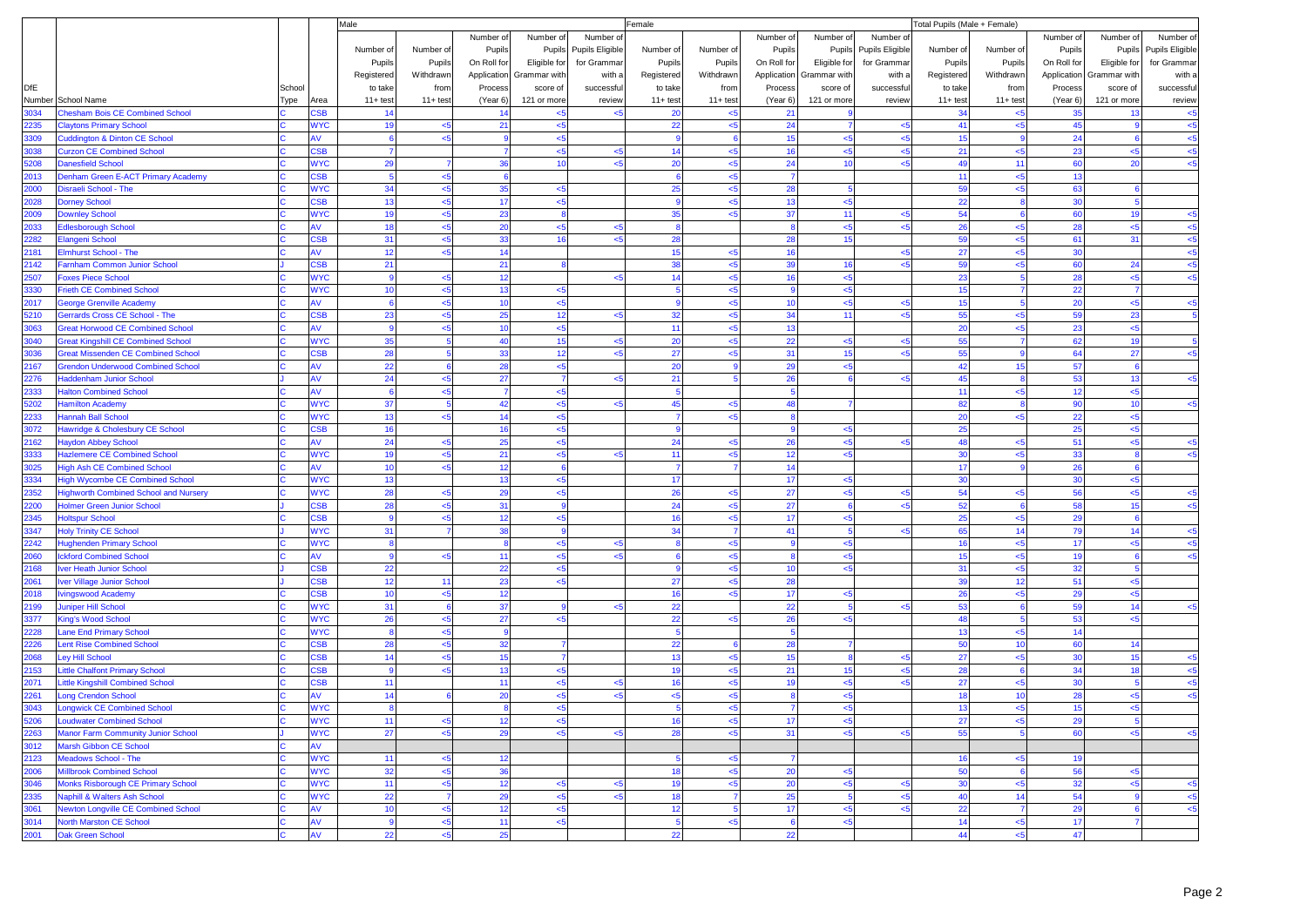|            |                                            |        |            | Male         |            |              |                |                 | Female     |              |                  |                          |                 | Total Pupils (Male + Female) |                |             |                          |                 |
|------------|--------------------------------------------|--------|------------|--------------|------------|--------------|----------------|-----------------|------------|--------------|------------------|--------------------------|-----------------|------------------------------|----------------|-------------|--------------------------|-----------------|
|            |                                            |        |            |              |            | Number of    | Number of      | Number o        |            |              | Number of        | Number of                | Number of       |                              |                | Number of   | Number of                | Number of       |
|            |                                            |        |            | Number of    | Number of  | Pupils       | Pupils         | Pupils Eligible | Number of  | Number of    | Pupils           | Pupils                   | Pupils Eligible | Number of                    | Number of      | Pupils      | Pupils                   | Pupils Eligible |
|            |                                            |        |            | Pupils       | Pupils     | On Roll for  | Eligible for   | for Grammar     | Pupils     | Pupils       | On Roll for      | Eligible for             | for Grammar     | Pupils                       | Pupils         | On Roll for | Eligible for             | for Grammar     |
|            |                                            |        |            | Registered   | Withdrawn  | Application  | Grammar with   | with a          | Registered | Withdrawn    |                  | Application Grammar with | with a          | Registered                   | Withdrawn      |             | Application Grammar with | with a          |
| <b>DfE</b> |                                            | School |            | to take      | from       | Process      | score of       | successful      | to take    | from         | Process          | score of                 | successful      | to take                      | from           | Process     | score of                 | successful      |
|            | Number School Name                         | ype    | Area       | $11 + test$  | $11+ test$ | (Year 6)     | 121 or more    | review          | $11+ test$ | $11+ test$   | (Year 6)         | 121 or more              | review          | $11+ test$                   | $11+ test$     | (Year 6)    | 121 or more              | review          |
| 3100       | <b>Oakley CE Combined School</b>           |        | AV         | 55           |            | $5$          |                |                 |            | $5$          |                  |                          |                 |                              | <5             | 10          |                          | $5$             |
| 2184       | <b>Oakridge School</b>                     |        | <b>WYC</b> | 25           | <5         | 29           | $<$ 5          | $5$             | 23         | < 5          | 25               | $<$ 5                    |                 | 48                           |                | 54          |                          | $<$ 5           |
| 3375       | Our Lady's Catholic Primary School         |        | <b>SB</b>  | 18           | 35         | 21           | 10             | $<$ 5           | 10         | $\leq$ 5     | 11               | $\leq$ 5                 |                 | 28                           | 5 <sub>5</sub> | 32          | 14                       | < 5             |
| 5201       | <b>Overstone Combined School</b>           |        | AV         | 20           |            | 25           | < 5            | $5$             | 20         | $5$          | 23               | $5$                      | 45              | 40                           |                | 48          | $\overline{7}$           | $5$             |
| 3015       | <b>Padbury CE School</b>                   |        | AV         | $5$          |            | $5$          |                |                 | $5$        |              | $\leq 5$         | $<$ 5                    |                 | < 5                          |                | <5          | < 5                      |                 |
| 204        | <b>Prestwood Junior School</b>             |        | <b>SB</b>  | 25           | 5>         | 29           | $\mathbf{R}$   |                 | 26         | $<$ 5        | 27               |                          |                 | 51                           |                | 56          | 13                       | $5$             |
| 2011       | <b>Princes Risborough Primary School</b>   |        | <b>WYC</b> | 11           |            | 18           | < 5            |                 | 18         | $5$          | 19               |                          |                 | 29                           |                | 37          | < 5                      |                 |
| 3074       | <b>Quainton CE Combined School</b>         |        | AV         | 13           |            | 13           | < 5            |                 |            | $5$          | 12               | < 5                      |                 | 22                           | $5 - 5$        | 25          | $5$                      |                 |
| 3339       | <b>Radnage CE Primary School</b>           |        | <b>WYC</b> |              |            |              |                |                 |            |              |                  |                          |                 |                              |                |             |                          |                 |
| 2292       | <b>Robertswood School</b>                  |        | <b>SB</b>  | 19           |            | 26           | -6             | $5$             | 25         | $\mathbf{q}$ | 34               | 10                       |                 | 44                           | 16             | 60          | 16                       | $5$             |
| 2038       | <b>Roundwood Primary School</b>            |        | AV         |              |            |              | < 5            | $5$             | 17         | $5 - 5$      | 19               | $\leq 5$                 |                 | 26                           | $5$            | 28          | 5                        | $5$             |
| 326        | Seer Green CE Combined School              |        | <b>SB</b>  | 18           | 5>         | 20           | 10             |                 | 10         | $<$ 5        | 12               | < 5                      | 2               | 28                           | $5 - 5$        | 32          | 13                       | $<$ 5           |
| 2255       | <b>Spinfield School</b>                    |        | <b>WYC</b> | 15           | <5         | 16           | $\mathbf{q}$   | < 5             | 12         | $5$          | 13               | -5                       |                 | 27                           | 5 <sub>6</sub> | 29          | 14                       | $5$             |
| 367        | <b>St Edward's Catholic Junior School</b>  |        | AV         | 39           | <5         | 40           | $\overline{9}$ | $5$             | 24         | $5$          | 25               | $5$                      | k               | 63                           | <5             | 65          | 12                       | $5$             |
| 8008       | St James and St John CE Primary School     |        | AV         | 13           | k5         | 14           | $\leq 5$       | $\leq$ 5        |            | $\leq$ 5     | 11               |                          |                 | 21                           | 5 <sub>5</sub> | 25          | $\leq 5$                 | $5 - 5$         |
| 3336       | St John's CE Combined School               |        | <b>WYC</b> | 21           | <5         | 25           | 6              |                 | 22         | $5$          | 23               | -8                       | k.              | 43                           |                | 48          | 14                       | $5$             |
| 3371       | <b>St Joseph's Catholic Primary School</b> |        | <b>SB</b>  | 24           | 12         | 36           | $\mathbf{8}$   | < 5             | 24         | $5$          | 27               | $\overline{7}$           | $\prec$         | 48                           | 15             | 63          | 15                       | $5$             |
| 3376       | <b>St Louis Catholic Combined School</b>   |        | w          | 11           | $<$ 5      | 13           | < 5            |                 | 16         | < 5          | 17               | $<$ 5                    |                 | 27                           | < 5            | 30          |                          |                 |
| 3328       | St Mary & All Saints CE Primary School     |        | <b>SB</b>  | 19           | <5         | 20           | -5             |                 |            |              | $\overline{7}$   | < 5                      | k.              | 26                           | $5 - 5$        | 27          | 6                        | $5$             |
| 3320       | St Mary's CE Primary School, Amersham      |        | <b>SB</b>  | 25           | $\leq$     | 28           | 13             |                 | 22         | $5$          | 23               | 12                       |                 | 47                           | $5$            | 51          | 25                       |                 |
| 3020       | <b>St Mary's CE School</b>                 |        | 4V         | 22           | k.         | 24           | $\overline{5}$ | k.              | 35         | $5$          | 36               | < 5                      | k.              | 57                           | $5 - 5$        | 60          |                          | $\overline{5}$  |
| 3053       | St Mary's Farnham Royal CE Primary School  |        | <b>SB</b>  | 16           |            | 25           | < 5            |                 | 20         | $5$          | 24               | $<$ 5                    |                 | 36                           | 13             | 49          | $5$                      |                 |
| 4701       | <b>St Michael's Catholic School</b>        |        | <b>WYC</b> | 26           | <5         | 29           | $\leq$ 5       | < 5             | 30         |              | 30 <sup>1</sup>  | < 5                      | $\prec$         | 56                           | $5 - 5$        | 59          |                          | $5$             |
| 3017       | <b>St Michael's CE Combined School</b>     |        | AV         | 13           | 35         | 14           | $5 - 5$        | 5               | 19         |              | 19               | < 5                      | k               | 32                           | $5 - 5$        | 33          |                          | $5 - 5$         |
| 3346       | <b>St Nicolas' CE Combined School</b>      |        | <b>SB</b>  | $\mathbf{a}$ | 5          | $\mathbf{Q}$ | $5 - 5$        |                 | 18         | $<$ 5        | 20               | -5                       | k.              | 26                           | < 5            | 29          | $\mathbf{Q}$             | $5$             |
| 342        | <b>St Paul's CE Combined School</b>        |        | <b>WYC</b> | 16           | $5$        | 17           |                | $<$ 5           | 11         | $5$          | 13               | $5$                      |                 | 27                           | <5             | 30          | < 5                      | $5$             |
| 3361       | <b>St Peter's Catholic Primary School</b>  |        | <b>WYC</b> | 15           | k.         | 16           | $5 - 5$        | بمر             |            |              |                  | < 5                      |                 | 21                           |                | 22          | < 5                      | $5 - 5$         |
| 3102       | <b>St Peter's CE Combined School</b>       |        | <b>SB</b>  |              | $5$        | 12           |                |                 | 14         | $5$          | 17               |                          |                 | 23                           |                | 29          |                          |                 |
| 2107       | <b>Steeple Claydon School</b>              |        | AV         |              | <5         | 10           |                | < 5             | 6          | 6            | 12 <sup>12</sup> |                          |                 | 15                           |                | 22          |                          | $5 - 5$         |
| 2108       | <b>Stoke Mandeville Combined School</b>    |        | AV         | 14           | <5         | 17           | $\leq$         |                 | 10         | $5$          | 13               |                          |                 | 24                           |                | 30          | $5$                      |                 |
| 2354       | <b>Stoke Poges School - The</b>            |        | <b>CSB</b> | 21           | 5          | 25           | 6              |                 | 29         |              | 34               | 11                       |                 | 50                           |                | 59          | 17                       |                 |
| 2269       | <b>Stokenchurch Primary School</b>         |        | <b>WYC</b> | 38           |            | 44           | 11             | < 5             | 36         |              | 42               | -8                       | k               | 74                           | 12             | 86          | 19                       | $5$             |
| 3028       | <b>Stone CE Combined School</b>            |        | AV         | 15           |            | 16           | $5 - 5$        |                 | 13         | $5 - 5$      | 14               | < 5                      |                 | 28                           | $5 - 5$        | 30          | $5$                      |                 |
| 3305       | <b>Swanbourne CE School</b>                |        | AV         | 13           |            | 18           | $\overline{7}$ |                 | <b>g</b>   | $5$          | 10               | < 5                      |                 | 22                           |                | 28          | -9                       |                 |
| 2205       | <b>Thomas Harding Junior School</b>        |        | <b>SB</b>  | 22           |            | 28           | $\epsilon$     |                 | 27         |              | 32               |                          | k.              | 49                           | 11             | 60          | 12                       | $5$             |
| 2219       | Thomas Hickman School - The                |        | AV         | 22           |            | 30           | < 5            |                 | 16         |              | 22               |                          |                 | 38                           | 14             | 52          | < 5                      |                 |
| 2280       | <b>Turnfurlong Junior School</b>           |        | AV         | 38           |            | 46           | $\mathbf{Q}$   | < 5             | 39         |              | 44               |                          | k.              | 77                           | 13             | 90          | 15                       | $5 - 5$         |
| 8056       | <b>Twyford CE School</b>                   |        | AV         |              |            |              |                |                 |            |              |                  |                          |                 |                              |                |             |                          |                 |
| 2203       | <b>Tylers Green Middle School</b>          |        | <b>WYC</b> | 35           | 35         | 37           | 12             | < 5             | 25         |              | 25               | 12                       | k.              | 60                           | < 5            | 62          | 24                       | $5 - 5$         |
| 2317       | <b>Waddesdon Village Primary School</b>    |        | AV         | 14           |            | 20           | < 5            |                 | 11         | < 5          | 12               | $<$ 5                    |                 | 25                           |                | 32          | $<$ 5                    |                 |
| 2258       | <b>Waterside Combined School</b>           |        | <b>SB</b>  |              | بجے        |              | $5$            |                 |            | $5$          | 13               | <5                       |                 | 15                           |                | 21          | $5$                      |                 |
| 3029       | <b>Wendover CE Junior School</b>           |        | AV         | 44           |            | 44           | $\overline{9}$ | $5$             | 40         | $5$          | 41               | - 6                      | k               | 84                           | $5 - 5$        | 85          | 15                       | $5 - 5$         |
| 055        | <b>West Wycombe Combined School</b>        |        | <b>WYC</b> | 10           | $5$        | 12           | $5$            |                 | 11         | $5$          | 12               | < 5                      |                 | 21                           | $5$            | 24          | $5$                      |                 |
| 3065       | <b>Westcott CE School</b>                  |        |            |              |            |              |                |                 |            |              |                  |                          |                 |                              |                |             |                          |                 |
| 3030       | <b>Weston Turville CE School</b>           |        | AV         | 12           | $5$        | 13           | $\leq$         |                 | 10         |              | 10 <sup>1</sup>  | < 5                      |                 | 22                           | $5$            | 23          |                          |                 |
| 251        | <b>Whitchurch Combined School</b>          |        | AV         | 11           | $5$        | 14           | $5$            | <5              | 14         | $5$          | 15               | <5                       | 45              | 25                           | < 5            | 29          |                          | $5$             |
| 2254       | <b>Widmer End Combined School</b>          |        | <b>WYC</b> | 14           |            | 14           | $5 - 5$        | 5               | 17         |              | 17               | <5                       | k.              | 31                           |                | 31          | $5$                      | $5$             |
| 2288       | <b>William Harding Combined School</b>     |        | AV         | 42           |            | 47           | $\mathbf{R}$   | $5$             | 38         | $5$          | 41               | $\overline{7}$           | k.              | 80                           |                | 88          | 15                       | $5$             |
| 3031       | <b>Wingrave CE Combined School</b>         |        | AV         | $5 - 5$      | <5         | 6            | < 5            |                 | 5          | $5 - 5$      | 6                |                          |                 | 9                            | $5 - 5$        | 12          | < 5                      |                 |